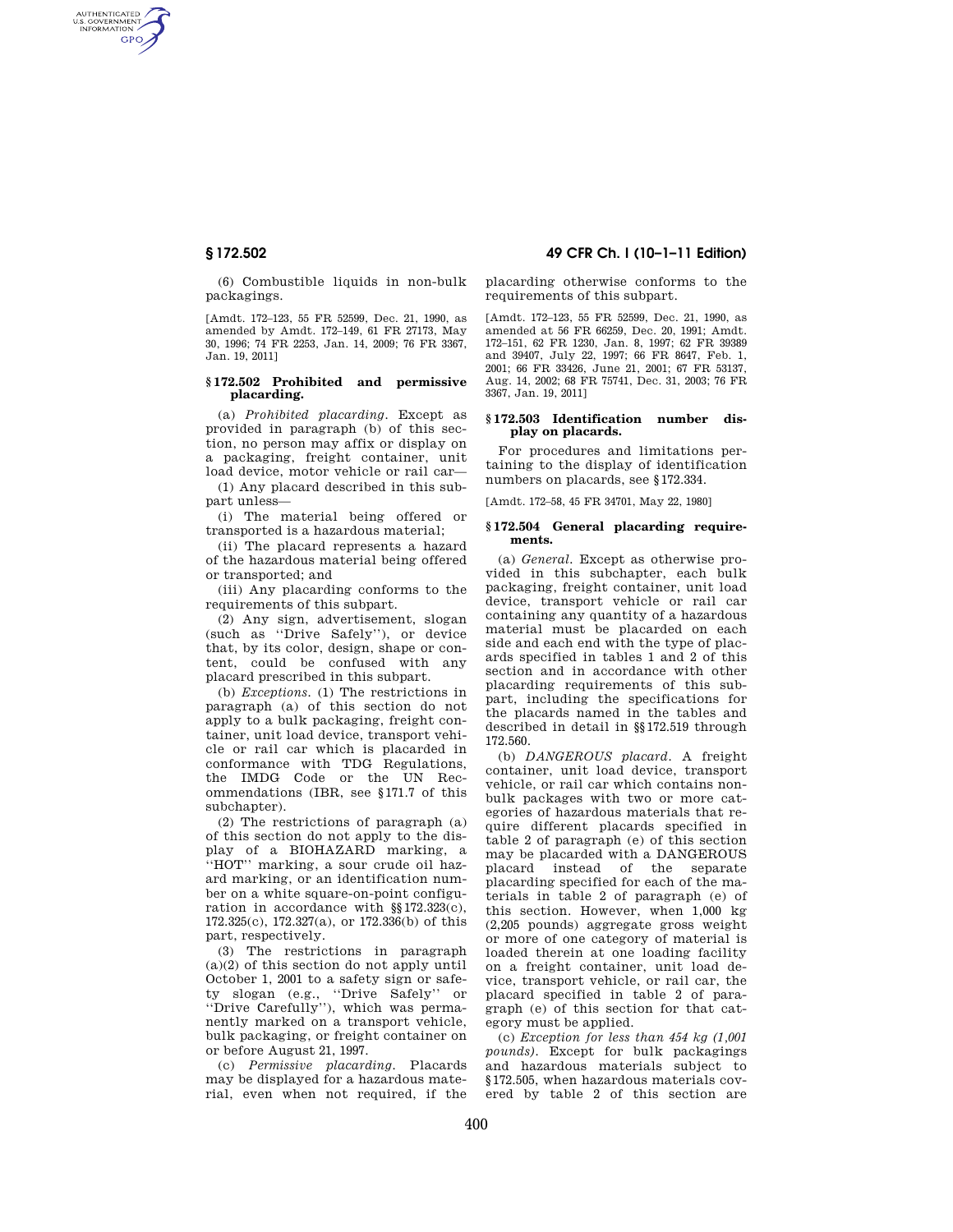# **Pipeline and Hazardous Materials Safety Admin., DOT § 172.504**

transported by highway or rail, placards are not required on—

(1) A transport vehicle or freight container which contains less than 454 kg (1001 pounds) aggregate gross weight of hazardous materials covered by table 2 of paragraph (e) of this section; or

(2) A rail car loaded with transport vehicles or freight containers, none of which is required to be placarded.

The exceptions provided in paragraph (c) of this section do not prohibit the display of placards in the manner prescribed in this subpart, if not otherwise prohibited (see §172.502), on transport vehicles or freight containers which are not required to be placarded.

(d) *Exception for empty non-bulk packages.* Except for hazardous materials subject to §172.505, a non-bulk packaging that contains only the residue of a hazardous material covered by Table 2 of paragraph (e) of this section need not be included in determining placarding requirements.

(e) *Placarding tables.* Placards are specified for hazardous materials in accordance with the following tables:

| L<br>۱Γ<br>ונ |
|---------------|
|---------------|

| Category of material (Hazard class or division number<br>and additional description, as appropriate) | Placard name | Placard de-<br>sign section<br>reference<br>$(\S)$ |
|------------------------------------------------------------------------------------------------------|--------------|----------------------------------------------------|
|                                                                                                      |              | 172.522                                            |
|                                                                                                      |              | 172.522                                            |
|                                                                                                      |              | 172.522                                            |
|                                                                                                      |              | 172.540                                            |
| 43                                                                                                   |              | 172.548                                            |
| 5.2 (Organic peroxide, Type B, liquid or solid, tempera-<br>ture controlled).                        |              | 172.552                                            |
| 6.1 (material poisonous by inhalation (see §171.8 of<br>this subchapter)).                           |              | 172.555                                            |
|                                                                                                      |              | 172.556                                            |

1 RADIOACTIVE placard also required for exclusive use shipments of low specific activity material and surface contaminated objects transported in accordance with § 173.427(b)(4) and (5) or (c) of this subchapter.

#### TABLE 2

| Category of material (Hazard class or division number<br>and additional description, as appropriate) | Placard name | Placard de-<br>sign section<br>reference<br>$(\S)$ |
|------------------------------------------------------------------------------------------------------|--------------|----------------------------------------------------|
|                                                                                                      |              | 172.523                                            |
|                                                                                                      |              | 172.524                                            |
|                                                                                                      |              | 172.525                                            |
|                                                                                                      |              | 172.532                                            |
|                                                                                                      |              | 172.528                                            |
|                                                                                                      |              | 172.542                                            |
|                                                                                                      |              | 172.544                                            |
|                                                                                                      |              | 172.546                                            |
|                                                                                                      |              | 172.547                                            |
|                                                                                                      |              | 172.550                                            |
| 5.2 (Other than organic peroxide, Type B, liquid or<br>solid, temperature controlled).               |              | 172.552                                            |
| 6.1 (other than material poisonous by inhalation)                                                    |              | 172.554                                            |
|                                                                                                      |              |                                                    |
|                                                                                                      |              | 172.558                                            |
|                                                                                                      |              | 172.560                                            |
| ORM-D                                                                                                |              |                                                    |

(f) *Additional placarding exceptions.* (1) When more than one division placard is required for Class 1 materials on a transport vehicle, rail car, freight container or unit load device, only the placard representing the lowest division number must be displayed.

(2) A FLAMMABLE placard may be used in place of a COMBUSTIBLE placard on—

(i) A cargo tank or portable tank.

(ii) A compartmented tank car which contains both flammable and combustible liquids.